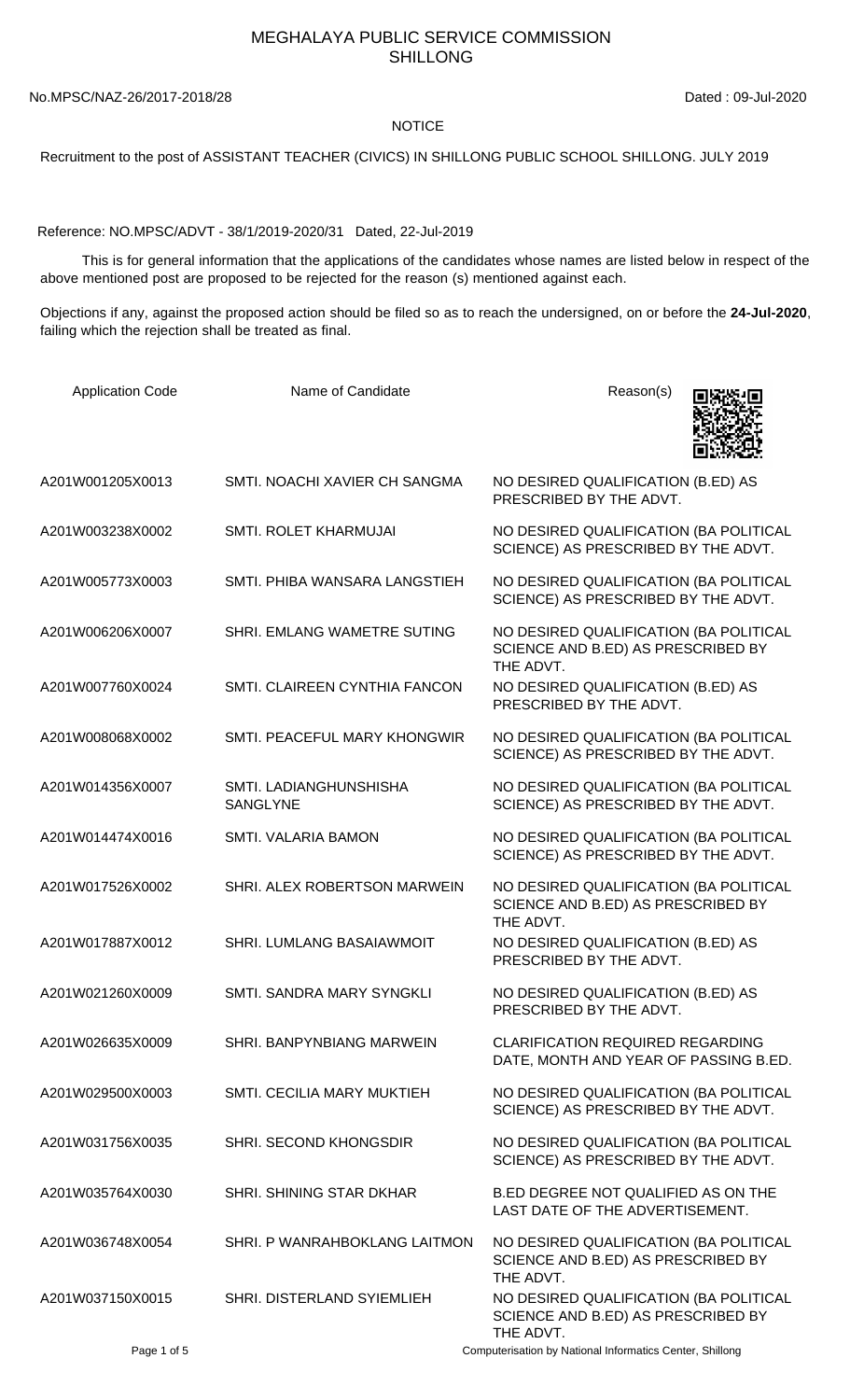| <b>Application Code</b> | Name of Candidate                        | Reason(s)                                                                                 |
|-------------------------|------------------------------------------|-------------------------------------------------------------------------------------------|
| A201W037397X0020        | SMTI. ARISA W MOMIN                      | <b>CLARIFICATION REQUIRED REGARDING</b><br>DATE, MONTH AND YEAR OF PASSING B.ED.          |
| A201W038551X0012        | <b>SMTI. BARBIRA G MOMIN</b>             | NO DESIRED QUALIFICATION (BA POLITICAL<br>SCIENCE AND B.ED) AS PRESCRIBED BY<br>THE ADVT. |
| A201W043096X0006        | <b>SMTI. NAKITA WARJRI</b>               | NO DESIRED QUALIFICATION (BA POLITICAL<br>SCIENCE AND B.ED) AS PRESCRIBED BY<br>THE ADVT. |
| A201W046519X0008        | SMTI. BAKERLIN SHYNRET                   | NO DESIRED QUALIFICATION (BA POLITICAL<br>SCIENCE AND B.ED) AS PRESCRIBED BY<br>THE ADVT. |
| A201W049869X0005        | SMTI. LIZA MADONNA PHANBUH               | <b>CLARIFICATION REQUIRED REGARDING</b><br>DATE, MONTH AND YEAR OF PASSING B.ED.          |
| A201W049882X0008        | SMTI. MARVELLOUS SUNGOH                  | NO DESIRED QUALIFICATION (BA POLITICAL<br>SCIENCE) AS PRESCRIBED BY THE ADVT.             |
| A201W050051X0028        | SMTI. FLORA D. SANGMA                    | NO DESIRED QUALIFICATION (B.ED) AS<br>PRESCRIBED BY THE ADVT.                             |
| A201W050081X0012        | SMTI. SAPHI DORA KYNDIAH                 | NO DESIRED QUALIFICATION (BA POLITICAL<br>SCIENCE AND B.ED) AS PRESCRIBED BY<br>THE ADVT. |
| A201W051318X0012        | SMTI. ELISA JYRWA                        | NO DESIRED QUALIFICATION (BA POLITICAL<br>SCIENCE) AS PRESCRIBED BY THE ADVT.             |
| A201W060032X0008        | SMTI. MEDIAL BORN LANONG                 | NO DESIRED QUALIFICATION (BA POLITICAL<br>SCIENCE) AS PRESCRIBED BY THE ADVT.             |
| A201W068500X0005        | SMTI. BADAHUN MARWEIN                    | CLARIFICATION REQUIRED REGARDING<br>DATE, MONTH AND YEAR OF PASSING B.ED.                 |
| A201W069566X0011        | SHRI. P RISHANLANG NONGKHLAW             | NO DESIRED QUALIFICATION (BA POLITICAL<br>SCIENCE AND B.ED) AS PRESCRIBED BY<br>THE ADVT. |
| A201W070041X0021        | SHRI, KYRCHAN MIKI DHAR                  | NO DESIRED QUALIFICATION (BA POLITICAL<br>SCIENCE AND B.ED) AS PRESCRIBED BY<br>THE ADVT. |
| A201W070824X0007        | SMTI, SALESHA CH MARAK                   | NO DESIRED QUALIFICATION (BA POLITICAL<br>SCIENCE) AS PRESCRIBED BY THE ADVT.             |
| A201W075404X0012        | SMTI. ORNELLA LYNGDOH NONGBRI            | NO DESIRED QUALIFICATION (BA POLITICAL<br>SCIENCE AND B.ED) AS PRESCRIBED BY<br>THE ADVT. |
| A201W079032X0011        | SHRI. BANSHEMBHA THONGNI                 | NO DESIRED QUALIFICATION (B.ED) AS<br>PRESCRIBED BY THE ADVT.                             |
| A201W079136X0022        | SMTI. SNGEWBHALANG<br><b>WARTYNGHAH</b>  | NO DESIRED QUALIFICATION (B.ED) AS<br>PRESCRIBED BY THE ADVT.                             |
| A201W079910X0007        | SMTI. ROSINA LYNGDOH NONGLAIT            | NO DESIRED QUALIFICATION (BA POLITICAL<br>SCIENCE) AS PRESCRIBED BY THE ADVT.             |
| A201W080137X0018        | SHRI. PYNDAPBOR L LYNGKHOI               | NO DESIRED QUALIFICATION (BA POLITICAL<br>SCIENCE) AS PRESCRIBED BY THE ADVT.             |
| A201W081309X0004        | SMTI. KYNTIEWLIN LYNGDOH                 | NO DESIRED QUALIFICATION (BA POLITICAL<br>SCIENCE) AS PRESCRIBED BY THE ADVT.             |
| A201W084831X0005        | SMTI. EVANYLLA KHARKONGOR                | NO DESIRED QUALIFICATION (BA POLITICAL<br>SCIENCE) AS PRESCRIBED BY THE ADVT.             |
| A201W085668X0004        | SMTI. JANETTE MARY ROSE<br><b>KURBAH</b> | NO DESIRED QUALIFICATION (BA POLITICAL<br>SCIENCE) AS PRESCRIBED BY THE ADVT.             |
| A201W085852X0009        | SMTI. TAMBURI D ARENGH                   | NO DESIRED QUALIFICATION (BA POLITICAL<br>SCIENCE) AS PRESCRIBED BY THE ADVT.             |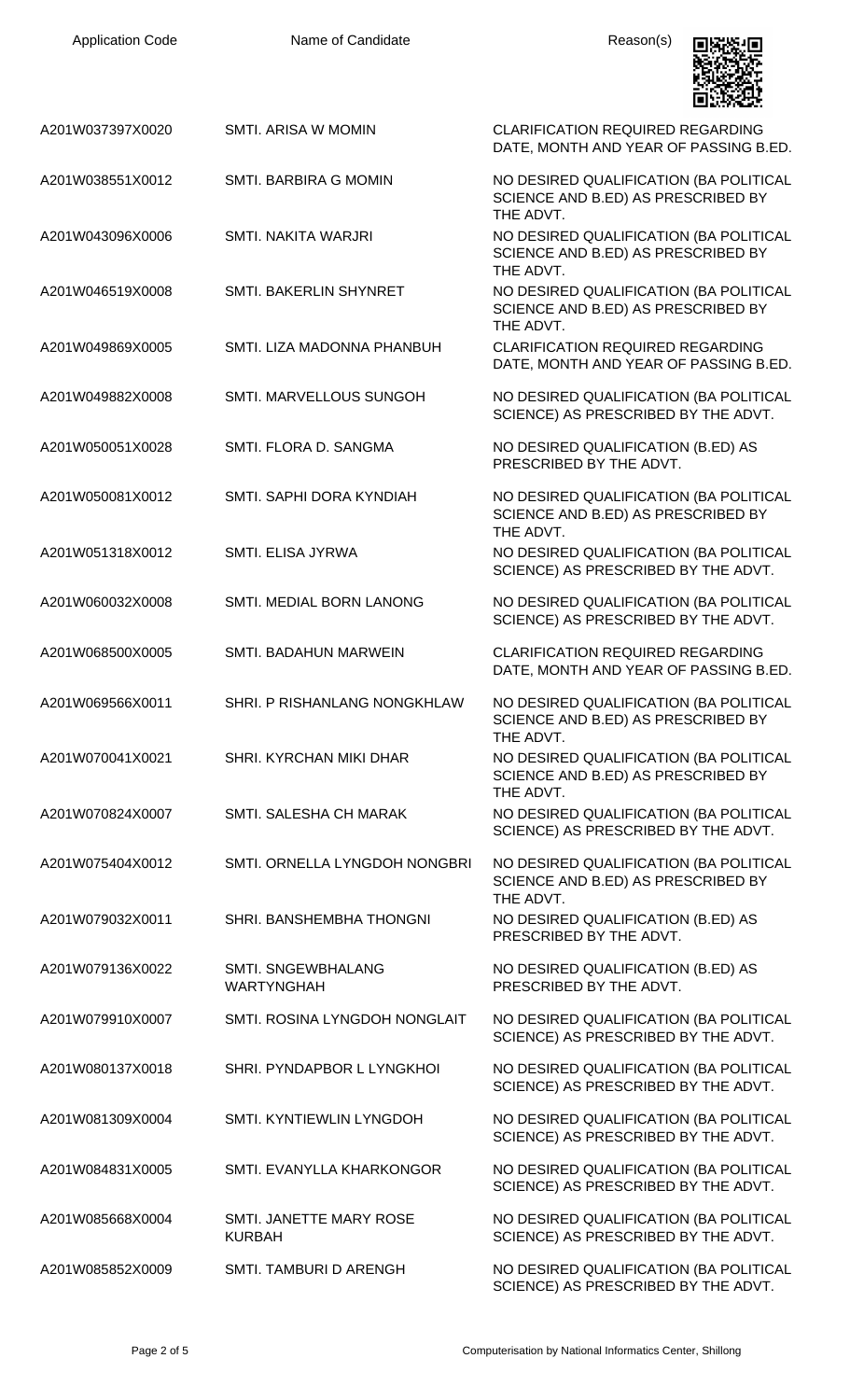| <b>Application Code</b> | Name of Candidate             | Reason(s)                                                                                 |
|-------------------------|-------------------------------|-------------------------------------------------------------------------------------------|
| A201W086152X0006        | SMTI. CHINKY GABIL MOMIN      | NO DESIRED QUALIFICATION (BA POLITICAL<br>SCIENCE AND B.ED) AS PRESCRIBED BY<br>THE ADVT. |
| A201W092519X0009        | SMTI. NAZIA JYRWA             | NO DESIRED QUALIFICATION (BA POLITICAL<br>SCIENCE AND B.ED) AS PRESCRIBED BY<br>THE ADVT. |
| A201W300743X0007        | SMTI. FROXIMA K MARAK         | NO DESIRED QUALIFICATION (BA POLITICAL<br>SCIENCE AND B.ED) AS PRESCRIBED BY<br>THE ADVT. |
| A201W301769X0002        | <b>SMTI. VINCIBLE MALANG</b>  | NO DESIRED QUALIFICATION (BA POLITICAL<br>SCIENCE) AS PRESCRIBED BY THE ADVT.             |
| A201W302111X0006        | SHRI. RAJ KUMAR MISHRA        | NO DESIRED QUALIFICATION (BA POLITICAL<br>SCIENCE AND B.ED) AS PRESCRIBED BY<br>THE ADVT. |
| A201W302807X0004        | SMTI. JAINITA PYNGROPE        | NO DESIRED QUALIFICATION (BA POLITICAL<br>SCIENCE) AS PRESCRIBED BY THE ADVT.             |
| A201W303276X0003        | SMTI. SHERYLYNE KHARKONGOR    | NO DESIRED QUALIFICATION (BA POLITICAL<br>SCIENCE AND B.ED) AS PRESCRIBED BY<br>THE ADVT. |
| A201W303842X0001        | SMTI. ANTIMERIDIAN KSHIAR     | NO DESIRED QUALIFICATION (B.ED) AS<br>PRESCRIBED BY THE ADVT.                             |
| A201W304562X0003        | SMTI. TWINKLE TONGPER         | NO DESIRED QUALIFICATION (BA POLITICAL<br>SCIENCE AND B.ED) AS PRESCRIBED BY<br>THE ADVT. |
| A201W306844X0003        | SMTI. RIDASHISHA MARY SAWKMIE | <b>CLARIFICATION REQUIRED REGARDING</b><br>DATE, MONTH AND YEAR OF PASSING B.ED.          |
| A201W308671X0009        | <b>SHRI, STEVENLY KHYRIEM</b> | NO DESIRED QUALIFICATION (BA POLITICAL<br>SCIENCE AND B.ED) AS PRESCRIBED BY<br>THE ADVT. |
| A201W309843X0002        | SMTI. PYNSHAILIN NONGKHLAW    | NO DESIRED QUALIFICATION (B.ED) AS<br>PRESCRIBED BY THE ADVT.                             |
| A201W311554X0002        | SMTI. FULLBALLIN N SANGMA     | NO DESIRED QUALIFICATION (BA POLITICAL<br>SCIENCE) AS PRESCRIBED BY THE ADVT.             |
| A201W312853X0008        | <b>SMTI. KIDALIN LYNGDOH</b>  | NO DESIRED QUALIFICATION (BA POLITICAL<br>SCIENCE) AS PRESCRIBED BY THE ADVT.             |
| A201W313334X0002        | SMTI. BAIARIHUNLANG IADBORNE  | NO DESIRED QUALIFICATION (BA POLITICAL<br>SCIENCE AND B.ED) AS PRESCRIBED BY<br>THE ADVT. |
| A201W313790X0002        | SMTI. BALAKYNTIEW DIENGDOH    | NO DESIRED QUALIFICATION (BA POLITICAL<br>SCIENCE) AS PRESCRIBED BY THE ADVT.             |
| A201W314415X0002        | SMTI. PETRONILLA KHARKRANG    | NO DESIRED QUALIFICATION (B.ED) AS<br>PRESCRIBED BY THE ADVT.                             |
| A201W316249X0002        | SMTI. BAMELARI TIEWSOH        | NO DESIRED QUALIFICATION (B.ED) AS<br>PRESCRIBED BY THE ADVT.                             |
| A201W316810X0004        | SMTI. RIAKOR M DKHAR          | NO DESIRED QUALIFICATION (BA POLITICAL<br>SCIENCE) AS PRESCRIBED BY THE ADVT.             |
| A201W317624X0006        | SMTI. MANORIKA JANA           | NO DESIRED QUALIFICATION (BA POLITICAL<br>SCIENCE AND B.ED) AS PRESCRIBED BY<br>THE ADVT. |
| A201W317788X0002        | <b>SMTI. SIMSIRA CH MOMIN</b> | NO DESIRED QUALIFICATION (BA POLITICAL<br>SCIENCE) AS PRESCRIBED BY THE ADVT.             |
| A201W319135X0003        | SMTI. LARIHUN KHARBYNGAR      | NO DESIRED QUALIFICATION (B.ED) AS<br>PRESCRIBED BY THE ADVT.                             |
| A201W319514X0002        | SMTI. LUCKYRA M SANGMA        | NO DESIRED QUALIFICATION (BA POLITICAL<br>SCIENCE) AS PRESCRIBED BY THE ADVT.             |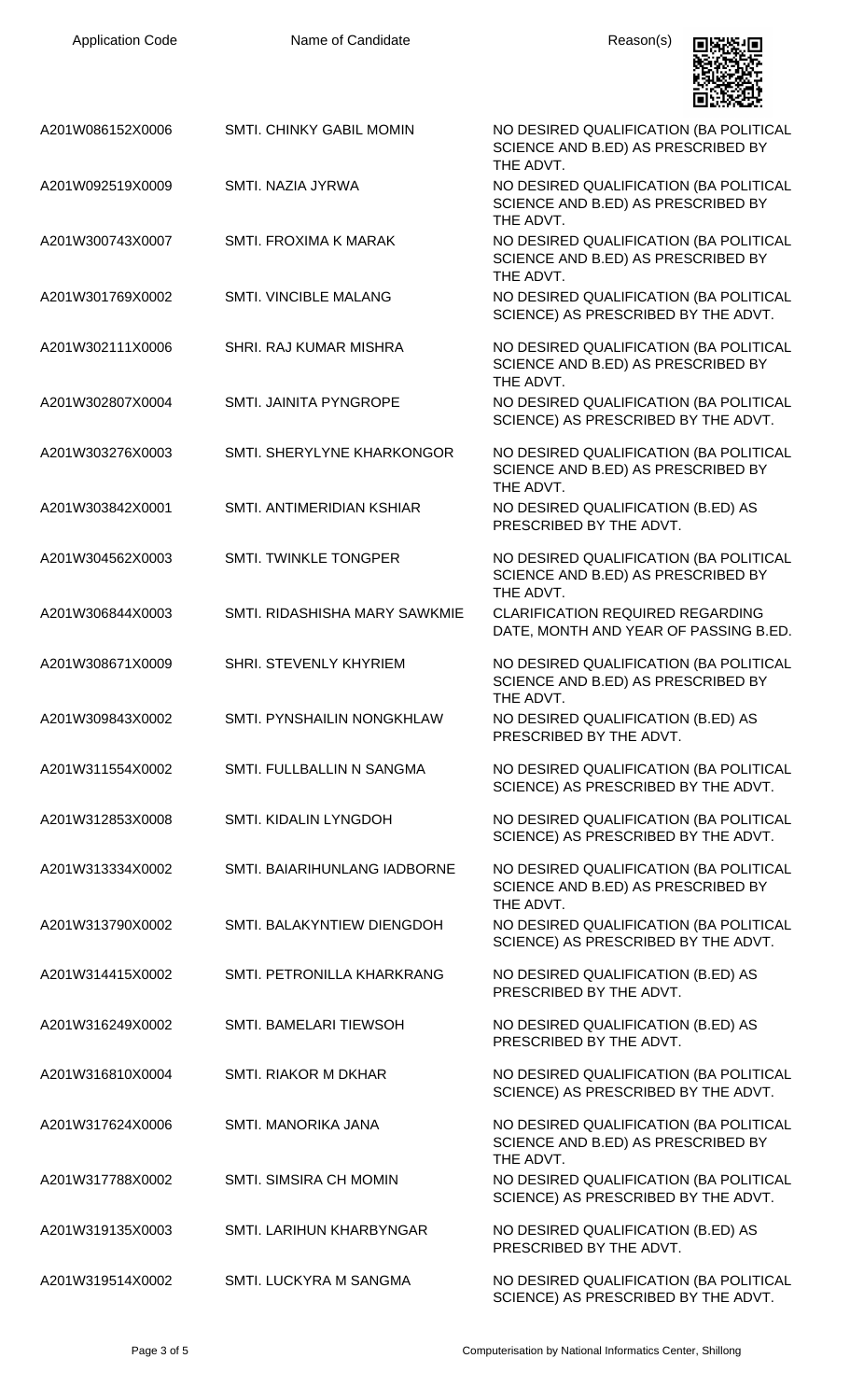

| A201W319515X0002 | SMTI. KAJAL KUMARI                        | NO DESIRED QUALIFICATION (B.ED) AS<br>PRESCRIBED BY THE ADVT.                             |
|------------------|-------------------------------------------|-------------------------------------------------------------------------------------------|
| A201W320263X0020 | SHRI. RIBOKLANG LYNGDOH                   | NO DESIRED QUALIFICATION (BA POLITICAL<br>SCIENCE AND B.ED) AS PRESCRIBED BY<br>THE ADVT. |
| A201W320273X0002 | SHRI. CHRISTOPHER JYRWA WAR               | NO DESIRED QUALIFICATION (B.ED) AS<br>PRESCRIBED BY THE ADVT.                             |
| A201W320297X0003 | SMTI. GRACEFUL LYNGDOH                    | NO DESIRED QUALIFICATION (BA POLITICAL<br>SCIENCE) AS PRESCRIBED BY THE ADVT.             |
| A201W322505X0002 | <b>SMTI. VIRGINIA M MUKHIM</b>            | NO DESIRED QUALIFICATION (BA POLITICAL<br>SCIENCE) AS PRESCRIBED BY THE ADVT.             |
| A201W322781X0002 | SMTI. RIAKOR LANG SIANGSHAI               | NO DESIRED QUALIFICATION (BA POLITICAL<br>SCIENCE AND B.ED) AS PRESCRIBED BY<br>THE ADVT. |
| A201W323091X0002 | SMTI. MARDIAM BAIAMON KHYLLEP             | OVERAGED/NO DESIRED QUALIFICATION<br>(BA POLITICAL SCIENCE) AS PRESCRIBED<br>BY THE ADVT. |
| A201W324279X0004 | SMTI. EVANIARISUKLANG B<br><b>LYNGDOH</b> | NO DESIRED QUALIFICATION (BA POLITICAL<br>SCIENCE) AS PRESCRIBED BY THE ADVT.             |
| A201W325252X0002 | SMTI. IBALINDARISHISHA NONGRUM            | NO DESIRED QUALIFICATION (B.ED) AS<br>PRESCRIBED BY THE ADVT.                             |
| A201W325308X0002 | SHRI. K JOHN POWER WAHLANG                | NO DESIRED QUALIFICATION (BA POLITICAL<br>SCIENCE) AS PRESCRIBED BY THE ADVT.             |
| A201W327504X0006 | SHRI. WISETERLYNE KHARKONGOR              | NO DESIRED QUALIFICATION (BA POLITICAL<br>SCIENCE AND B.ED) AS PRESCRIBED BY<br>THE ADVT. |
| A201W327947X0004 | SHRI. WELDONE NONGSIEJ                    | NO DESIRED QUALIFICATION (BA POLITICAL<br>SCIENCE AND B.ED) AS PRESCRIBED BY<br>THE ADVT. |
| A201W328053X0008 | SMTI. SIBAMME B SANGMA                    | NO DESIRED QUALIFICATION (B.ED) AS<br>PRESCRIBED BY THE ADVT.                             |
| A201W328348X0008 | SMTI. RUMKI CHISIM SANGMA                 | <b>CLARIFICATION REQUIRED REGARDING</b><br>DATE, MONTH AND YEAR OF PASSING B.ED.          |
| A201W328766X0002 | SMTI. GLORIA PATRI LANONG                 | NO DESIRED QUALIFICATION (BA POLITICAL<br>SCIENCE) AS PRESCRIBED BY THE ADVT.             |
| A201W328951X0003 | SMTI. BANDARISHA NONGSIEJ                 | NO DESIRED QUALIFICATION (B.ED) AS<br>PRESCRIBED BY THE ADVT.                             |
| A201W329013X0002 | SMTI. DAPHNE ALETHEA KHARLUKHI            | NO DESIRED QUALIFICATION (BA POLITICAL<br>SCIENCE AND B.ED) AS PRESCRIBED BY<br>THE ADVT. |
| A201W329398X0002 | SHRI. SANCTUS T SANGMA                    | NO DESIRED QUALIFICATION (BA POLITICAL<br>SCIENCE) AS PRESCRIBED BY THE ADVT.             |
| A201W329801X0002 | SMTI. TIEWBONSHAI SHANGDIAR               | NO DESIRED QUALIFICATION (BA POLITICAL<br>SCIENCE AND B.ED) AS PRESCRIBED BY<br>THE ADVT. |
| A201W330209X0002 | <b>SHRI. SEIBOR SYIEM</b>                 | NO DESIRED QUALIFICATION (BA POLITICAL<br>SCIENCE AND B.ED) AS PRESCRIBED BY<br>THE ADVT. |
| A201W330375X0002 | SHRI. THOMAS ODITH M SANGMA               | NO DESIRED QUALIFICATION (B.ED) AS<br>PRESCRIBED BY THE ADVT.                             |
| A201W331478X0002 | SHRI. SYLVESTAR DKHAR                     | NO DESIRED QUALIFICATION (BA POLITICAL<br>SCIENCE) AS PRESCRIBED BY THE ADVT.             |